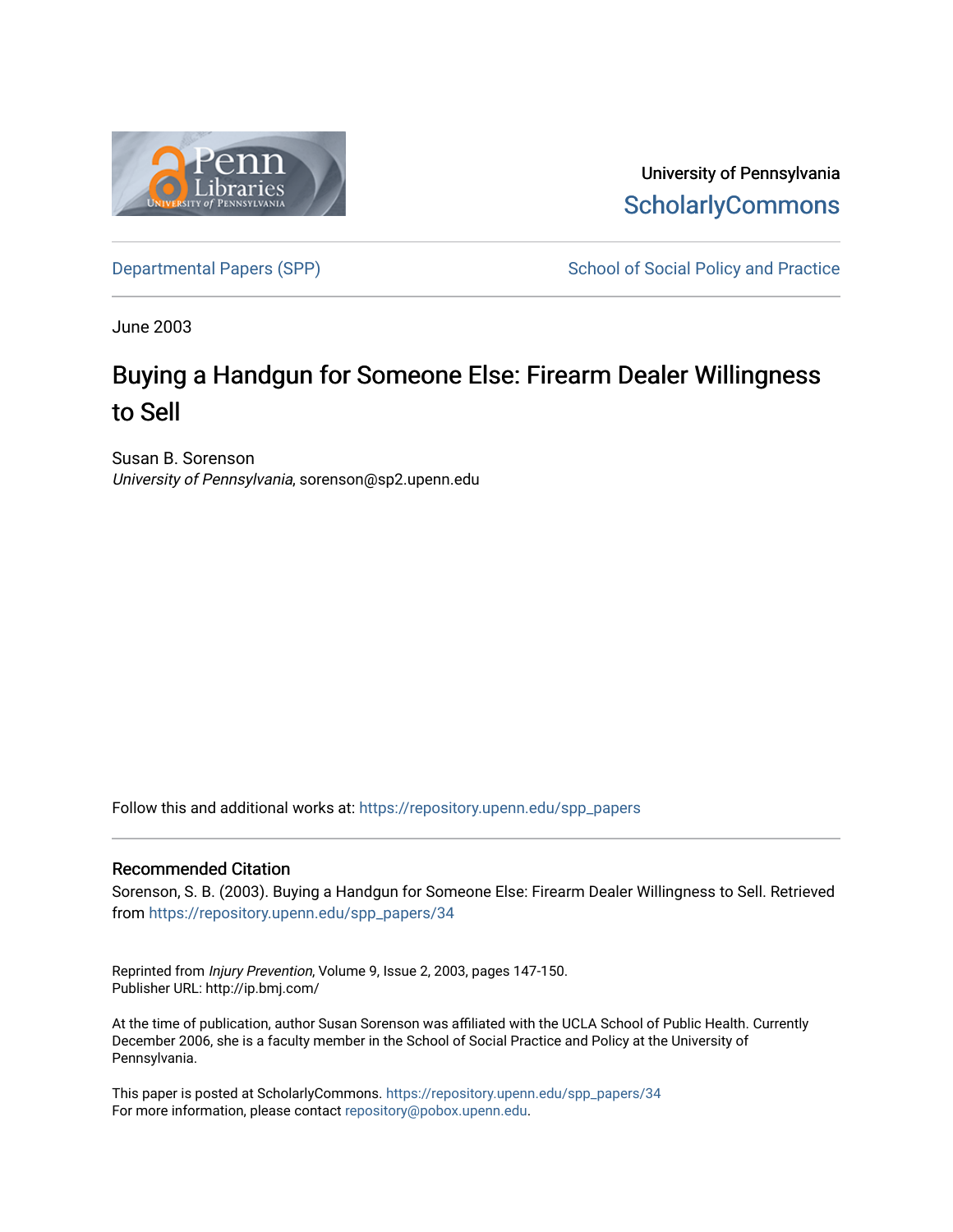# Buying a Handgun for Someone Else: Firearm Dealer Willingness to Sell

# **Abstract**

To examine firearm dealer willingness to sell when a handgun is being purchased for another person. US law requires a background check of the purchaser but not the end user of a firearm.

A total of 120 handgun dealers (six from each of the 20 largest US cities with 10 or more dealers) participated in telephone interviews. Dealers within each city were randomly assigned to a male or female interviewer and then randomly assigned to one of three purchase conditions—when the consumer said that the handgun was for him/herself, a gift for a girl/boyfriend, or for a girl/boyfriend "because s/he needs it".

# **Comments**

Reprinted from Injury Prevention, Volume 9, Issue 2, 2003, pages 147-150. Publisher URL: http://ip.bmj.com/

At the time of publication, author Susan Sorenson was affiliated with the UCLA School of Public Health. Currently December 2006, she is a faculty member in the School of Social Practice and Policy at the University of Pennsylvania.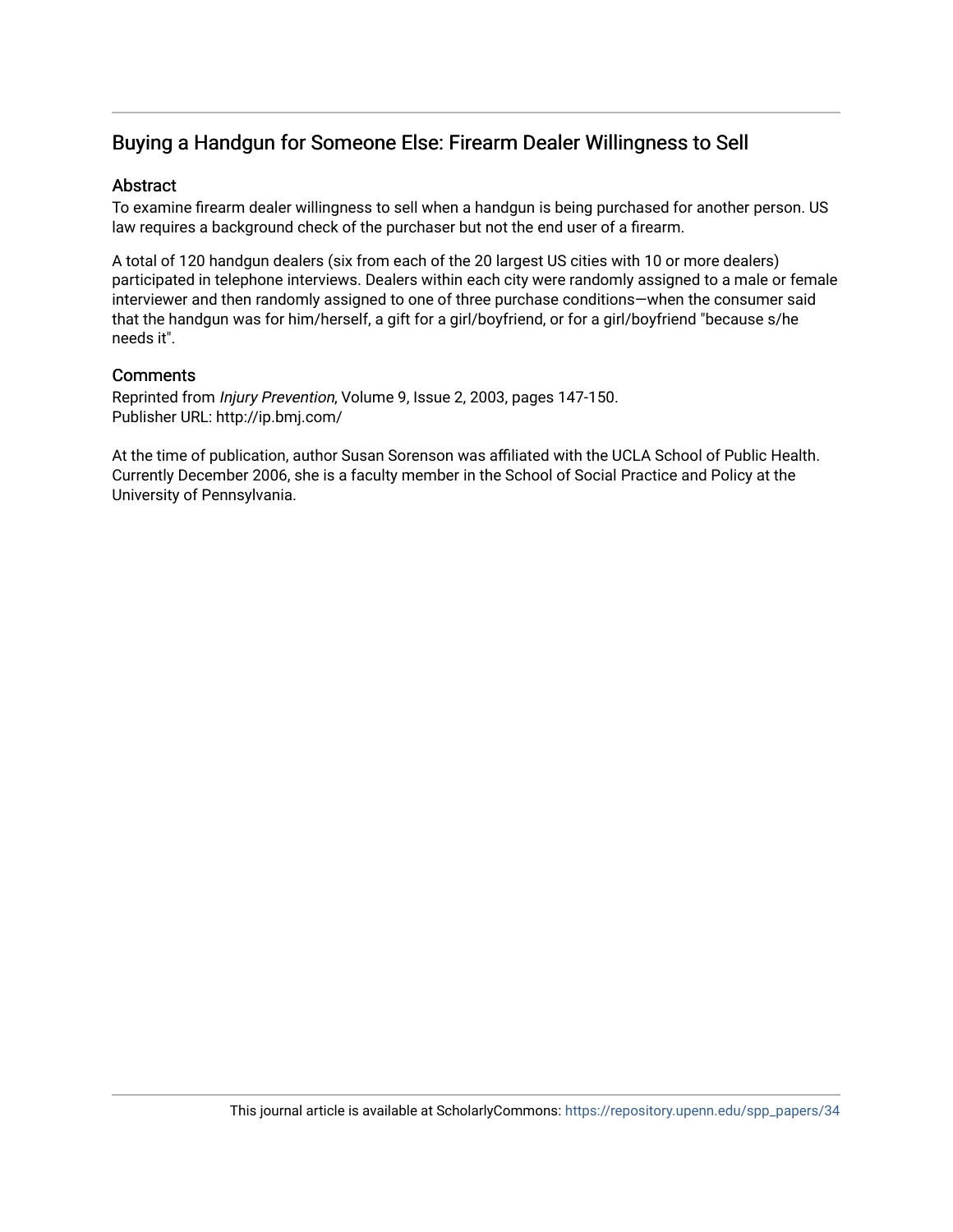

# **dealer willingness to sell Buying a handgun for someone else: firearm**

S B Sorenson and K A Vittes

doi:10.1136/ip.9.2.147 Inj. Prev. 2003;9;147-150

**<http://ip.bmj.com/cgi/content/full/9/2/147>** Updated information and services can be found at:

| These include: |  |
|----------------|--|
|                |  |

| Data supplement                  | "ACKNOWLEDGEMENTS"<br>http://ip.bmj.com/cgi/content/full/9/2/147/DC1                                                                                                                                                                         |
|----------------------------------|----------------------------------------------------------------------------------------------------------------------------------------------------------------------------------------------------------------------------------------------|
| <b>References</b>                | 2 online articles that cite this article can be accessed at:<br>http://ip.bmj.com/cgi/content/full/9/2/147#otherarticles                                                                                                                     |
| Rapid responses                  | You can respond to this article at:<br>http://ip.bmj.com/cgi/eletter-submit/9/2/147                                                                                                                                                          |
| <b>Email alerting</b><br>service | Receive free email alerts when new articles cite this article - sign up in the box at<br>the top right corner of the article                                                                                                                 |
| <b>Topic collections</b>         | Articles on similar topics can be found in the following collections<br>Other Public Health (2625 articles)                                                                                                                                  |
| <b>Correction</b>                | A correction has been published for this article. The contents of the correction<br>have been appended to the original article in this reprint. The correction is also<br>available online at:<br>http://ip.bmj.com/cgi/content/full/9/3/287 |

**Notes**

**<http://www.bmjjournals.com/cgi/reprintform>** To order reprints of this article go to: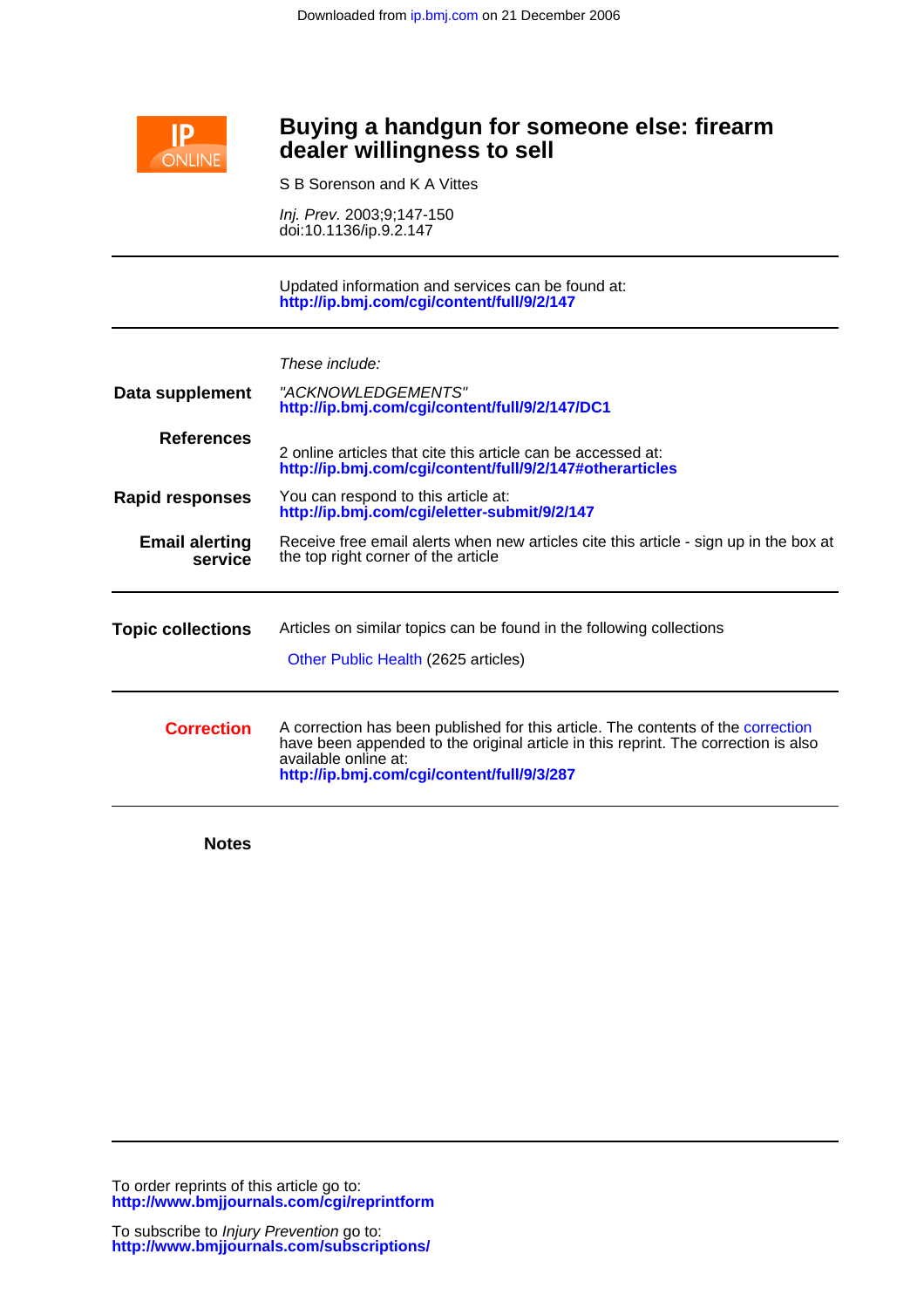# ORIGINAL ARTICLE

# Buying a handgun for someone else: firearm dealer willingness to sell

.............................................................................................................................

# S B Sorenson, K A Vittes

*Injury Prevention* 2003;9:147–150

Objective: To examine firearm dealer willingness to sell when a handgun is being purchased for another person. US law requires a background check of the purchaser but not the end user of a firearm.

Subiects and methods: A total of 120 handgun dealers (six from each of the 20 largest US cities with 10 or more dealers) participated in telephone interviews. Dealers within each city were randomly assigned to a male or female interviewer and then randomly assigned to one of three purchase conditions—when the consumer said that the handgun was for him/herself, a gift for a girl/boyfriend, or for a girl/boyfriend "because s/he needs it".

See end of article for authors' affiliations .......................

Correspondence to: Professor Susan B Sorenson, UCLA School of Public Health, 650 C E Young Drive South, Los Angeles, CA 90095–1772, USA; sorenson@ucla.edu ....................... Results: Most dealers were willing to sell a handgun regardless of the end user (self: 87.5%; gift: 70.8%; "need": 52.5%). Multivariate analyses indicate that dealers in the Midwest, South, and West were more willing to sell than those in the Northeast (adjusted odds ratio (AOR) = 21.30, 18.74, and 8.93, respectively) and that willingness to sell is lower when the sale would be illegal, that is, under the "need" condition (AOR = 0.20).

Conclusions and implications: Dealers are in a position to exercise judgment when a customer is explicit about buying a firearm for someone else. Some appeared willing to ignore or sidestep relevant information even when told that the end user was prohibited from purchasing a firearm him/herself. In the absence of federal handgun registration, which would track ownership changes, resources with which to conduct compliance checks (for example, as are conducted to identify retailers who sell tobacco or alcohol to under-age persons) seem warranted.

n the US, efforts to reduce firearm related morbidity and<br>mortality include keeping guns out of the hands of certain<br>people (for example, felons, those adjudicated mentally ill).<br>Regulating the actions of all people who pu n the US, efforts to reduce firearm related morbidity and mortality include keeping guns out of the hands of certain Regulating the actions of all people who purchase guns in the US (over four million domestically produced guns were sold in the US in 1999<sup>1</sup>) is extremely difficult. Regulating firearm dealers is one such effort to assert control over who is able to obtain a firearm. A federal firearms license (FFL) is required of anyone who is "regularly involved in the business of selling firearms at wholesale or retail"<sup>2</sup>; there were 104 840 FFLs in the US in 2001.<sup>1</sup> FFLs, which are subject to federal oversight, are the point of purchase of most (60%–70%) guns each year.<sup>3</sup>

One focus of recent firearm policy debate is whether and how to require firearm manufacturers to take responsibility for the distribution of their products. More than 30 US cities and counties have filed lawsuits, many on this basis, against firearm manufacturers trying to hold them accountable for firearm violence. As noted in some of the legal cases, it is believed that many gun dealers facilitate—sometimes willingly and sometimes passively—the movement of guns from the legal to the illegal market.<sup>4</sup> The primary observation is that, despite laws and regulations, individual dealers are able to exercise a fair amount of judgment in their sales of firearms. To our knowledge, published peer reviewed literature on firearm dealer sales behavior is virtually non-existent.

In the present study, we focus on firearm dealers and their willingness to sell a handgun in a situation like a "straw purchase". A straw purchase is defined as when a person who is authorized to purchase a firearm buys one for someone who is not so authorized<sup>5</sup> (for example, a felon<sup>6</sup>) or when the purchaser conceals "the identity of the true intended receiver of the firearm(s)" (Department of the Treasury, Bureau of Alcohol, Tobacco, and Firearms; glossary<sup>7</sup>). Under federal law, a person may not knowingly purchase a firearm for a person who is prohibited from doing so him/herself, and dealers are

prohibited from selling or delivering "any firearm to any person in any state where the purchase or possession by such person of such firearm would be in violation of any state law or any published ordinance . . .".<sup>8</sup>

We focus on handguns rather than shotguns or rifles because handguns are used disproportionately in crime and suicide.<sup>7 9 10</sup> We also examine the role of purchaser gender. Women are not common purchasers of firearms; only 8% of women (compared with 35% of men) have ever purchased a handgun.<sup>11</sup> A widely held belief among law enforcement is that when a woman buys a handgun, she is buying it on behalf of her boyfriend or husband; available data support this assumption.12 And, friends and family are the primary persons who are asked to and who do purchase guns for firearm traffickers, incarcerated offenders, and high school students.13–15 In addition, recent research suggests that female gender is the single largest correlate of multiple purchase handguns, guns that may be more likely than others to be used in crime.<sup>16</sup> We, therefore, examine whether the intended user affects firearm dealer willingness to sell.

#### **METHODS**

Six handgun dealers from each of the 20 largest cities in the US that had 10 or more dealers participated in the research. (A power analysis was conducted before data collection to determine the number needed to detect meaningful differences.) A list of US cities, ranked by size, was used to identify potential cities.17 We identified dealers listed in an internet business directory under the keywords of "guns", "gun dealers", and "firearms".

Cities with fewer than 10 dealers listed were eliminated and replaced with the next largest city. Six firearm dealers were randomly selected from the listings for each city. Additional dealers were randomly selected when necessary (for example,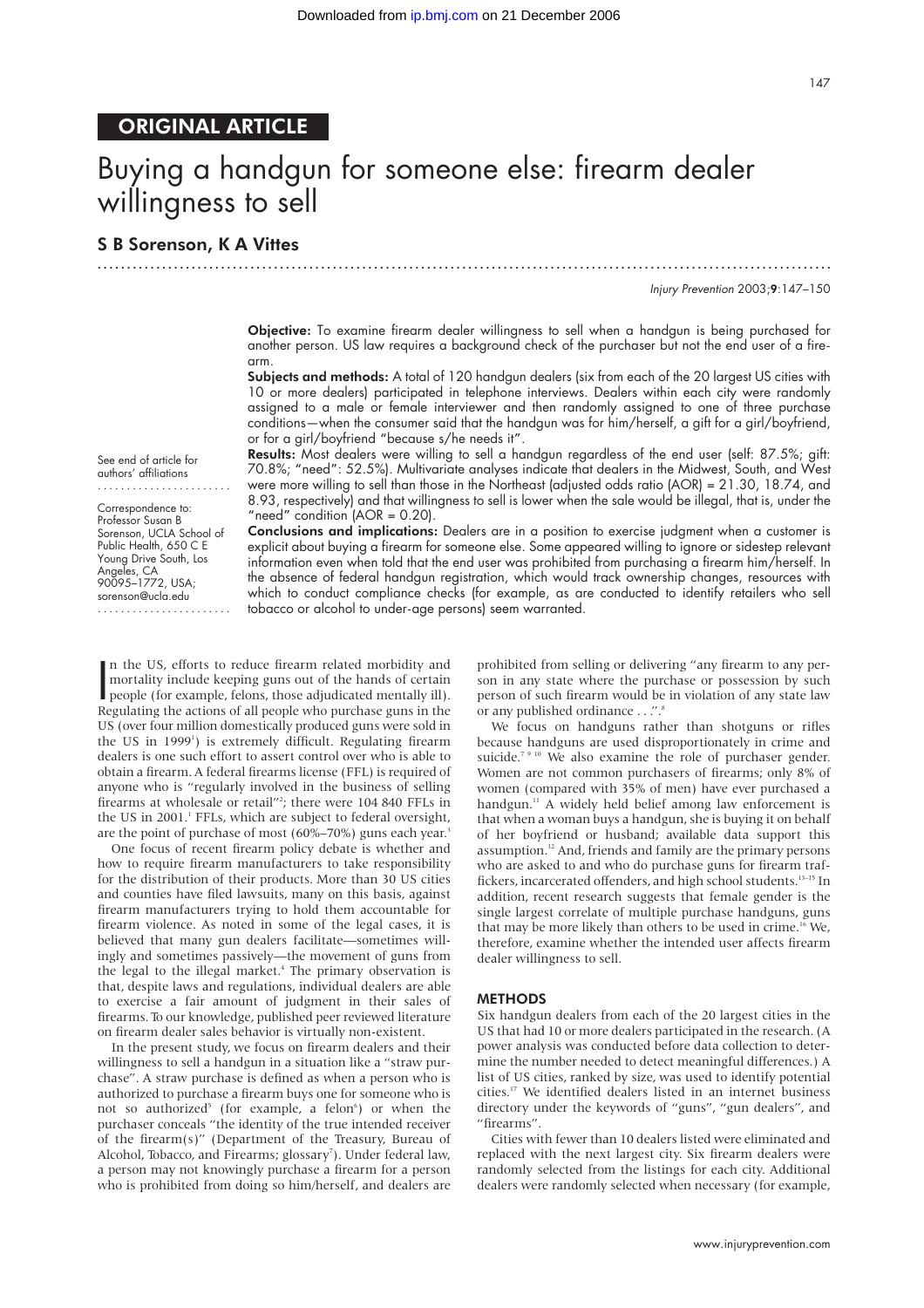when a dealer did not sell handguns). Dealers were grouped by region of the country into Northeast (Baltimore, New York City, Philadelphia), South (Memphis, Nashville, Jacksonville, Oklahoma City, Houston, Dallas, San Antonio, El Paso, Austin, Fort Worth), Midwest (Cleveland, Indianapolis), and West (Denver, Seattle, Phoenix, Los Angeles, San Diego). Population sizes ranged from over eight million (New York City) to about one half million (Oklahoma City).

Dealers within each city were randomly assigned to one of two interviewers, one male and one female. Interviewers called the sampled firearm dealers posing as potential handgun purchasers. Interviewers followed a predetermined script that began with "Hi, do you sell handguns?" If not, the dealer was thanked and the call was terminated. If the dealer said yes, the interview continued with one of three a priori randomly assigned conditions, specifically: (1) "I'm looking to buy a handgun for myself," (2) "I'm looking to buy a handgun for my girl/boyfriend for her/his birthday," or (3) the intentionally ambiguous situation of "My girl/boyfriend needs me to buy her/ him a handgun". The interviewer continued with "I've never done this before. What do I need to know?" The script and answers to anticipated questions (for example, "How much do you want to spend?") were pilot tested with 10 gun dealers across the US who were not from the sampled cities. Each pilot call was observed by the other interviewer and an attempt was made to standardize tone, style, and other speech patterns.

The callers took notes during all interviews and completed a brief questionnaire immediately after each call. Participation rate was 100%. Clerks who answered the phone were not made aware that they were participating in a study.

Attempts to persuade can reasonably be expected to be used by potential purchasers, therefore, when a clerk was unwilling to sell a handgun to the caller, the interviewers were instructed to gently attempt to persuade him or her (for example, "Is there any way I can do this—is there any way we can work it out?"). Five of the 28 conversion attempts were successful; we classified the converted cases ( $n = 5$ ) as willing to sell. Ten clerks gave a response that could not be classified as a clear yes or no which was recorded as a "might" or "maybe". Given that an equivocal response is not a likely outcome in an in-person transaction, we adopted a conservative approach and required an affirmative response for inclusion in the "willing to sell" category; when a dealer indicated that s/he "might" sell, it was coded as a "no".

Frequencies and Fisher's exact tests were calculated to examine differences related to the manipulated variables, that is, interviewer gender and sales condition. Multivariate logistic regressions that took into consideration study variables (that is, interviewer gender and sales condition) and geographic region were used to predict dealer willingness to sell. Likelihood ratio tests were used to determine whether adding geographic region to the regression significantly improved the fit of the model. We also conducted descriptive and multivariate logistic regression analyses examining the role of the legality of the sale.

Under federal law, licensed firearm dealers may legally sell a firearm to any person who is not a prohibited purchaser (for example, a convicted felon) including guns that will be given as a gift.<sup>7 18</sup> In most cases, however, a licensed dealer may not knowingly sell a firearm to someone who the dealer knows is not the intended possessor, independent of the intended possessor's eligibility.<sup>19</sup> To determine whether it is legal under state laws for a dealer to sell a handgun when purchased as a gift, we contacted nine law enforcement agencies in seven different states. Responses ranged from the openly unsure (for example, "That's a tricky question right there") to the tentative (for example, "I'm pretty sure it's legal") to the accusatory ("I've been on the job 12 years and never had a person ask the law if they weren't going to do something illegal"), to the incorrect (for example, "Federal law says no for handguns"). Given this inconsistent information, we sought the assistance of two attorneys, a former Assistant United States Attorney and an attorney specializing in firearm policy. They reviewed relevant federal and state statutes<sup>18 20</sup> and judged whether it was legal for the dealer to sell a handgun under each condition in the specific state. The independent evaluators differed only on whether the gift condition was illegal in Indiana. Data were analyzed with Indiana classified each way; substantive findings were the same. To facilitate presentation of the findings, results are presented with Indiana classified as allowing gift sales.

The research was reviewed and approved by UCLA's Internal Review Board.

## RESULTS

# Willingness to sell

Most (70.8%) dealers indicated that they were willing to sell a handgun to the caller regardless of the stated end user of the gun. Willingness to sell differed by sales condition ( $p = 0.003$ ). As shown in table 1, dealers were willing to sell a handgun 87.5% of the time when the caller stated that the handgun was for him/herself. (Dealer refusal to sell under this condition occurred when the interviewers, when asked, revealed that they did not meet residency or license requirements for the purchase.) When the caller stated that the handgun would be a gift, 72.5% of the dealers indicated they would sell the gun. One half (52.5%) indicated they would sell a handgun to the caller when told it was for a girl/boyfriend "who needs it".

Dealers were equally willing to sell a handgun to male and female callers (70.0% *v* 71.7%). (When "maybe" was included as a category, male callers were more likely to be given an outright "no" (28.3% *v* 13.3%), whereas females were more likely to be told that she "might" be able to get the gun (15.0% *v* 1.7%).) Although the proportion of dealers who were willing to sell a handgun when it was for the girl/boyfriend was identical (62.5%) for the interviewers, the proportion differed according to the rationale provided: a higher proportion were willing to sell to the male than the female interviewer when the gun would be a gift (80.0% *v* 65.0%) but a lower proportion were willing to sell to him than her when it was for a girl/boyfriend who needs it (45.0% *v* 60.0%).

A finding that emerged from the data, not postulated *a priori*, is that of geographic region. Dealers in the Northeast were

|                    |                   | Randomly assigned handgun purchase condition |                                         |           |  |  |
|--------------------|-------------------|----------------------------------------------|-----------------------------------------|-----------|--|--|
|                    |                   | For girl/boyfriend                           |                                         |           |  |  |
|                    | For self $(n=40)$ | As gift $(n=40)$                             | Because s/he needs it Total<br>$(n=40)$ | $(n=120)$ |  |  |
| Interviewer gender |                   |                                              |                                         |           |  |  |
| Male $(n=60)$      | 85.0              | 80.0                                         | 45.0                                    | 70.0      |  |  |
| Female $(n=60)$    | 90.0              | 65.0                                         | 60.0                                    | 71.7      |  |  |
| Total $(n=120)$    | 87.5              | 72.5                                         | 52.5                                    | 70.8      |  |  |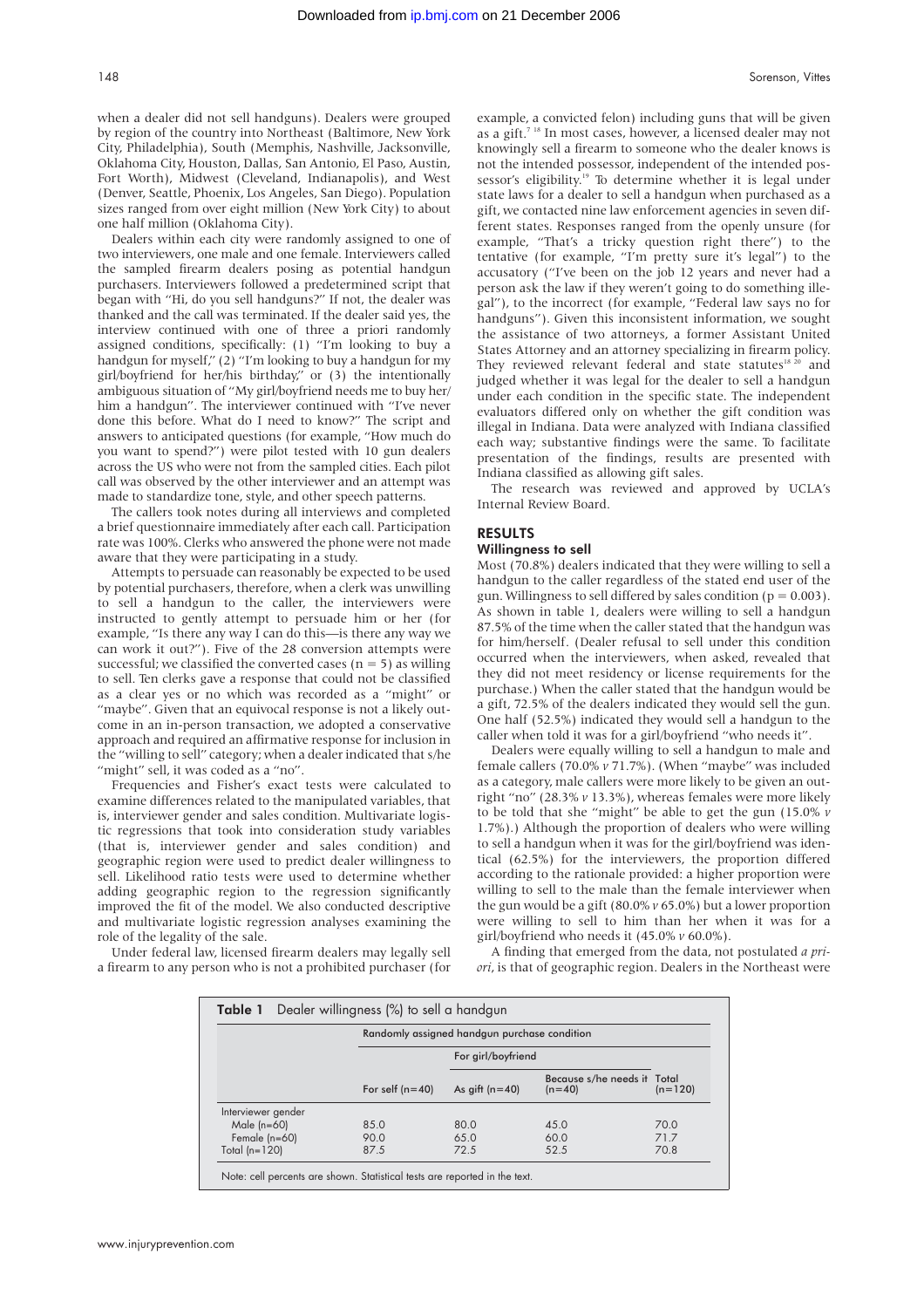#### Buying a handgun for someone else 149

substantially less likely to agree to sell than dealers in other regions of the country  $(27.8\% \nu 78.4\%; p = 0.001)$ , and those in the South were more likely than those elsewhere to agree to sell a handgun (81.7% *v* 60.0%; p = 0.015).

#### Handgun dealers and the law

Selling a handgun would be illegal under the "need" condition  $(n = 40)$ , yet one half (52.5%) of the dealers were willing to do so. If the sale was legal, 80.0% were willing to do so. The legality of the sale was related to dealer willingness to sell ( $p =$ 0.003). Some dealers appeared to be aware of, but willing to work around, limitations placed by the law, as evidenced by the following exchanges: Interviewer: "Is there a problem with me buying it for my girlfriend?" Dealer: "As long as we don't know about it. It's personal business". Or, "First thing, don't ever tell anyone you're buying a gun for someone else because it's against the law". In several cases, dealers suggested that the caller contact another specific dealer, indicating that they may be aware of someone who might be willing to sell under these circumstances.

#### Multivariate analyses

Multivariate logistic regressions were used to assess the independent effect of the type of sale, caller gender, and geographic region. The first regression tests the role of interviewer gender and type of sale (see table 2, model I). Dealers were less likely (adjusted odds ratio  $(AOR) = 0.38$ ) to say that they would sell a handgun intended to be a gift than for personal use. Although this finding is substantively important, it is not of statistical significance ( $p = 0.11$ ). Dealers were less willing  $(AOR = 0.16; p = 0.001)$  to sell a handgun if the caller indicated it was a purchase intended for a girl/boyfriend because s/he "needs it".

Adding geographic region to the regression (see model II) improved the fit of the model substantially ( $p = 0.001$ ) and the added variables were statistically significant. Dealers in the Midwest, South, and West were more willing than those in the Northeast to sell regardless of the recipient of the handgun or the gender of the caller (AOR =  $21.30$ , p = 0.003; AOR = 18.74,  $p = 0.000$ ; AOR = 8.93,  $p = 0.004$ , respectively). "Need" remained significant ( $AOR = 0.09$ ,  $p = 0.001$ ).

All "need" sales were illegal; the others were legal. Replacing sale type with sale legality in models I and II resulted in an AOR of 0.28 (95% confidence interval (CI) 0.12 to 0.63) for illegal sales; the AOR for interviewer gender remained the same. When region was added to the regression, the AOR for interviewer gender and each region did not change substantially. Illegal sales remained statistically significant  $(AOR =$ 0.20, 95% CI 0.08 to 0.53).

#### **DISCUSSION**

Firearm dealers who sell handguns are generally willing to sell to a potential customer regardless of whether the gun is for his or her own use or for use by another person. Gender of the purchaser was generally not relevant. Dealers in the Midwest, South, and West were more likely than those in the Northeast to be willing to sell a handgun regardless of interviewer gender and sales condition. Although dealers were less willing to make a sale when it would be illegal, more than half were willing to sell a handgun even when it would be illegal to do so.

This is, to our knowledge, the first study in the peer reviewed literature on factors that might influence firearm dealers' willingness to sell a handgun. The strengths of the study include its design (for example, see Campbell and Stanley<sup>21</sup>). The population included all dealers listed in the yellow pages of an internet directory, an easily accessed source of information for many persons wishing to purchase a firearm. Participating dealers were selected from large US cities in states that contain over half (53%) of the US population<sup>22</sup> and 35.5% of the FFLs (federal firearm licensees) in the US.1

Several matters warrant comment when interpreting the findings. First, dealers' stated intent may not correspond to their actual behavior. Although not necessarily a usual business practice, some dealers may say that they would sell a handgun while on the telephone but not do so if the potential customer was on-site. Alternatively, some dealers might resist persuasion attempts on the telephone but might yield to in-person pressure. Second, employees likely vary in their knowledge of and compliance with firearms laws such that if an interviewer had spoken with a different clerk at the same retailer, s/he might have received a different answer. Although personnel training may vary across and within stores, one "bad" clerk can implicate the entire dealership. Third, the effect of price on willingness to sell is not clear. If asked how much they were willing to spend, interviewers stated "about \$300". Handguns are available for less and for substantially more. Perhaps dealer behavior would differ depending upon the amount of money a customer was willing to spend. Fourth, the effect of dealer location (that is, rural or urban) is unknown because the sample included only urban dealers. Fifth, the effect of state level regulation of firearm dealers is not examined in this study. Sixth, we did not attempt to ascertain whether the participating dealers held FFLs. One could assume that, if listed in a telephone directory, the dealer is "regularly involved in the business of selling firearms at wholesale or retail" and should have an FFL.<sup>2</sup> It was not possible, however, to ascertain this information without arousing undue suspicion. And, finally, although only two or three dealers seemed to be suspicious of the interviewers, skeptics may wonder whether the dealers were simply "playing along" with the caller.

To address the latter concern, we made 20 additional calls after the study was complete. A dealer was randomly chosen from each city and randomly assigned to each interviewer. The interviewer opened with "My girl/boyfriend needs me to buy

|                       | Model I    |                  | Model II   |                  |
|-----------------------|------------|------------------|------------|------------------|
|                       | <b>AOR</b> | 95% CI           | <b>AOR</b> | 95% CI           |
| Study condition       |            |                  |            |                  |
| Sale type             |            |                  |            |                  |
| Gift (v for self)     | 0.38       | $0.12$ to $1.21$ | 0.28       | $0.07$ to $1.09$ |
| Need                  | 0.16       | 0.05 to 0.49     | 0.09       | 0.02 to 0.36     |
| Interviewer gender    |            |                  |            |                  |
| Female (v male)       | 1.09       | 0.48 to 2.51     | 1.12       | 0.44 to 2.82     |
| Geographic region     |            |                  |            |                  |
| Midwest (v Northeast) |            |                  | 21.30      | 2.82 to 161.17   |
| South                 |            |                  | 18.74      | 2.05 to 38.9     |
| West                  |            |                  | 8.93       | 4.54 to 77.36    |

AOR, adjusted odds ratio; CI, confidence interval.

Note: each regression took into account the variables that are listed.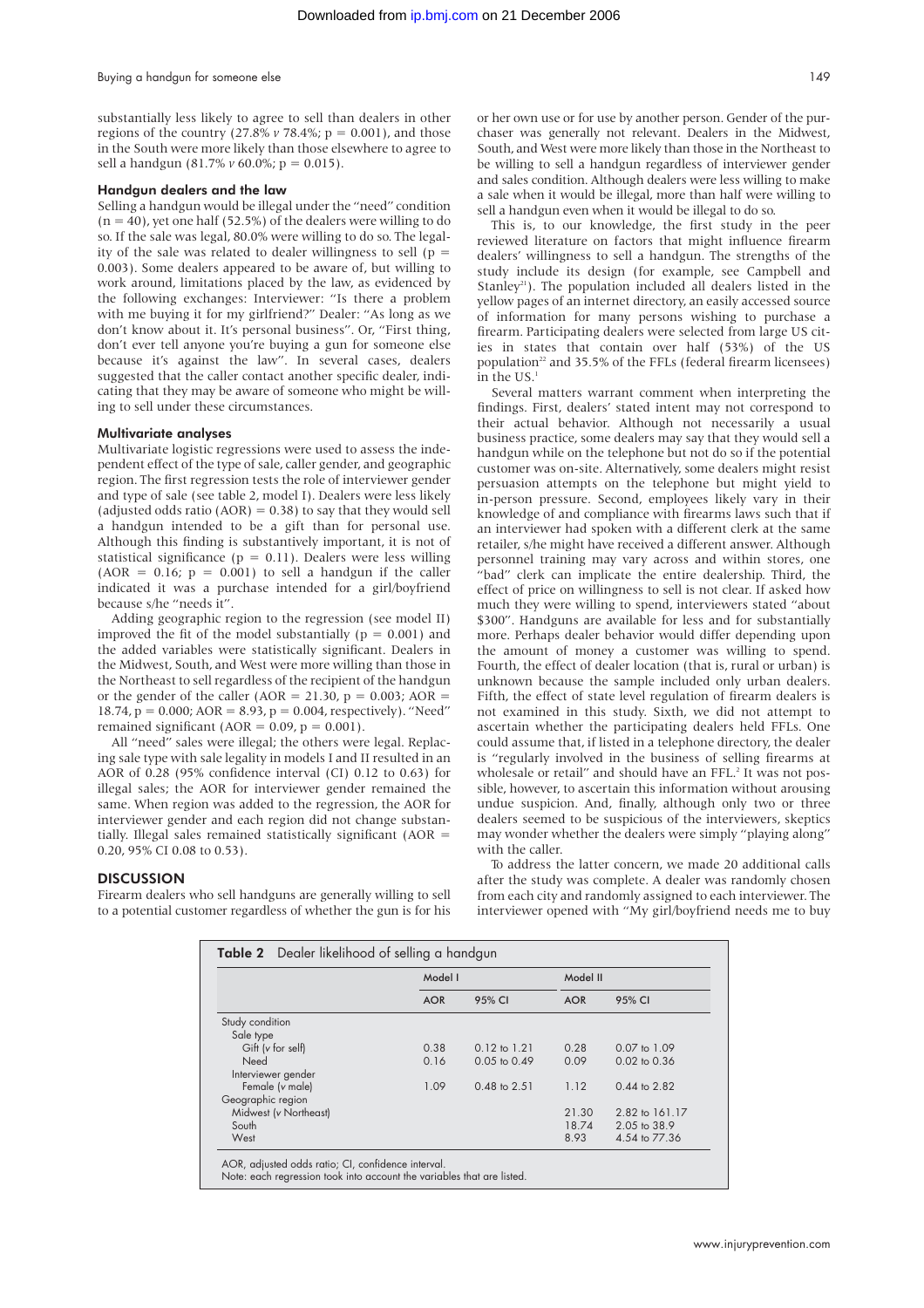# Key points

- A primary focus of both criminal justice and public health efforts has been keeping guns out of the hands of those who should not have them.
- The US government has allocated the primary responsibility to firearm dealers for monitoring that guns are not sold to persons who are prohibited by law from buying one.
- An experimental study of handgun dealers in the 20 largest cities in the US found that dealers generally are willing to sell to a potential customer regardless of whether the gun is for his or her own use or for use by another person.
- Although dealers were less willing to make a sale when the sale would be illegal, more than half were willing to sell a handgun even when it would be illegal to do so.

her/him a handgun because s/he isn't allowed to". That is, the caller was explicit about wanting to buy a gun for a prohibited purchaser. In 16 of the 20 calls, the dealer responded with an unequivocal "no" and commented about such a purchase being clearly illegal, a straw purchase, etc. Each of the four who agreed to sell a handgun appeared to recognize that the sale would be illegal. They said: (1) "As long as you have no record, you can come down here and pick one up and put it in your name"; (2) "You can do whatever you want after you walk out the door"; (3) "What you do with it is your business. Legally you'd be responsible for it, you're more than welcome to buy one. You can't transfer it to him—I assume he's been turned down"; and (4) "She can't come in, pick one out and you buy it. That's against the law". Interviewer: "I'd come, just me". Clerk: "I'd have no problem with that". These comments suggest that, even when expressly prohibited by law, dealer judgment enters into their sales.

#### Implications for prevention

Buying a handgun for another person may be a generous act intended to improve the recipient's ability to protect him/ herself. It also can provide legal cover for the recipient of the firearm because s/he is not subject to a background check or other regulatory mechanisms. Background checks are far from perfect,<sup>23</sup> but they are the primary means for screening those seeking to buy a firearm. It might be worth considering whether to prohibit purchasing or selling guns as gifts or, more generally, to prohibit purchasing or selling a firearm for someone else. Individuals are already prohibited from purchasing a firearm for a felon or other unauthorized purchaser; not allowing any firearm purchase on behalf of another would be useful when the purchaser or dealer is unaware of the recipient's relevant background. Alternatively, it might be worth considering changing the law to require a background check of the recipient of the firearm as well as the purchaser.

Regulating gun transfers (for example, requiring transfers between private parties to go through an FFL), as some states already do, is another potentially promising method to decrease gun injuries and fatalities.<sup>24</sup> Such approaches necessitate consideration given that current law enables people to break, with relative ease, the link between a firearm and the individual who uses it. If firearms were registered, transfer of ownership could be tracked more easily, and options and considerations such as those listed in the previous paragraph would be less relevant.

Educating retailers and enforcing existing laws are two other ways to reduce illegal sales. Decoy operations in which law enforcement agents impersonate a customer could help identify errant dealers. Such approaches have been used in cigarette and alcohol sales to minors.

Recent data indicate that 57.4% of crime guns can be traced to 1.2% of FFLs,<sup>7</sup> and sales volume, although an obvious covariate, appears not to be a determining factor.<sup>25</sup> Likewise, in the aforementioned General Accounting Office investigation, almost all FFLs adhered to federal and state firearm purchase laws.<sup>23</sup> Our findings differ. About half of the dealers were willing to sell a handgun when such a sale would be illegal. In addition, a few dealers seemed to be aware that such action would be illegal in that they indicated that they would be willing to skirt, if not openly violate, the law or they referred a potential customer to another retailer who may be so inclined.

# .....................

#### Authors' affiliations

S B Sorenson, K A Vittes, UCLA School of Public Health, Los Angeles, California

#### REFERENCES

- 1 Department of the Treasury, Bureau of Alcohol, Tobacco, and Firearms. *Firearms commerce in the United States 2001/2002.* Washington, DC: US Department of the Treasury, Bureau of Alcohol, Tobacco, and Firearms, 2002.
- 
- 2 18 USC § 921(a)(11)) 3 Cook PJ, Ludwig J. *Guns in America: results of a comprehensive national survey on firearms ownership and use.* Washington, DC: Police
- Foundation, 1997.<br>4 **Vernick JS**, Teret SP. New courtroom strategies regarding firearms: tort litigation against firearm manufacturers and constitutional challenges to gun laws. *Houston Law Review* 1999;36:1713–54. 5 Gun Control Act of 1968. 18 USC § 922 (b)(2). 6 Veen J, Dunbar S, Reuland M, *et al. The BJA firearms trafficking*
- 
- *program: demonstrating effective strategies to control violent crime*. Police Executive Research Forum. Series: BJA Bulletin, 1997.
- 7 Department of the Treasury, Bureau of Alcohol, Tobacco, and Firearms*. Following the gun: enforcing federal laws against firearms traffickers.* Washington, DC: Department of the Treasury, Bureau of Alcohol, Tobacco, and Firearms, 2000.
- 8 Gun Control Act of 1968, 18 USC § 922 (d) and (g).
- 9 **Zawitz MW**. Guns used in crime: firearms, crime and criminal justice:<br>selected findings. Washington, DC: National Institute of Justice, 1995<br>(publication number NCJ-148201).<br>10 **Wintemute GJ**, Teret SP, Kraus JF, *et al*
- 
- 11 National Opinion Research Center. *National gun policy survey 1998.* Chicago: University of Chicago, 1999.
- 12 Wachtel J. Sources of crime guns in Los Angeles, California. *Policing: An International Journal of Police Stategies and Management* 1998;21:220–39.
- 13 Wright JD, Rossi PH. *Armed and considered dangerous: a survey of felons and their firearms.* Expanded edition. New York: Aldine de
- Gruyter, 1994. 14 Beck A, Gilliard D, Greenfeld L, *et al. Survey of prison inmates, 1991.* Washington, DC: National Institute of Justice, 1993 (publication number NCJ-136949).
- 15 Sheley JF, Wright JD. *Gun acquisition and possession in selected juvenile samples: research in brief*. Washington, DC: National Institute of Justice, 1993 (publication number NCJ-145326).
- 16 Wright MA, Wintemute GJ, Romero MP. A case-control study of multiple purchase handguns: characteristics that predict their use in crime. Presented at the APHA annual convention, November 10–13, 2002, Philadelphia, PA.
- 17 Bureau of the Census. *1990 Census of population: population of the 100 largest urban places.* Washington, DC: Bureau of the Census: table 22.
- 18 Department of the Treasury, Bureau of Alcohol, Tobacco, and Firearms. *Federal firearms regulations reference guide*. Washington, DC: Department of the Treasury, Bureau of Alcohol, Tobacco, and Firearms, 2000.
- 19 Department of the Treasury, Bureau of Alcohol, Tobacco, and Firearms. *General information.* Available at: http://www.atf.treas.gov/ pub/fire-explo\_pub/geninfo.htm.
- 20 Department of the Treasury, Bureau of Alcohol, Tobacco, and Firearms. *State laws and published ordinances—firearms.* 22nd Ed. Washington, DC: Department of the Treasury, Department of the Treasury, Bureau of Alcohol, Tobacco, and Firearms, 2000.
- 
- 21 **Campbell DT**, Stanley JC. Experimental and quasi-experimental designs<br>for research. Boston: Houghton Mifflin, 1963.<br>22 **US Census Bureau**. Ranking tables for states: population in 2000 and<br>population change from 1990 t
- *licensees using bogus identification*. Washington, DC: US General
- Accounting Office, 2001. 24 Cook PJ, Molliconi S, Cole T. Regulating gun markets. *J Crim Law Criminol* 1995;86:59–92.
- 25 Wintemute GJ. Relationship between illegal use of handguns and handgun sales volume. *JAMA* 2000;284:566–7.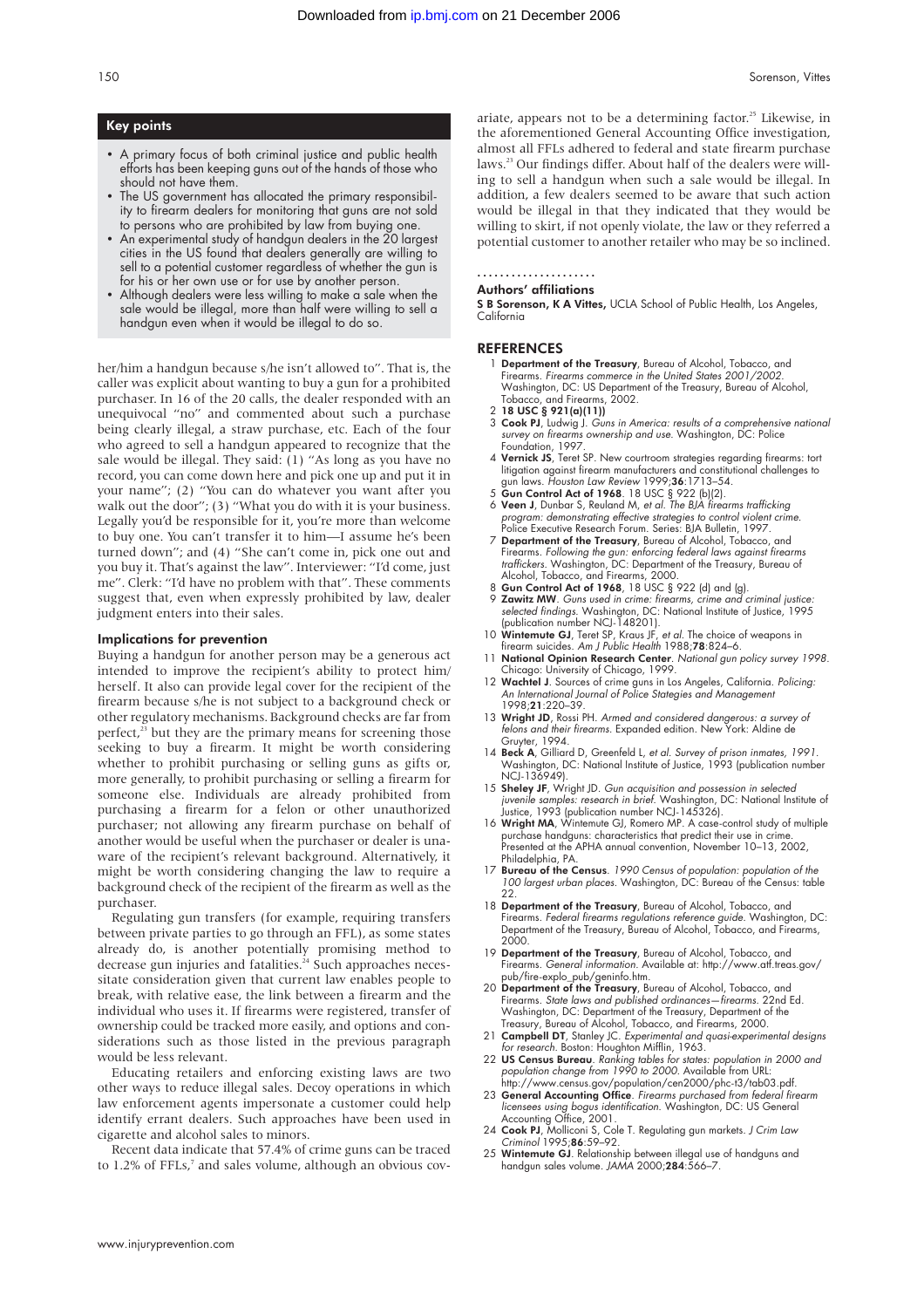# PostScript..............................................................................................

# RESEARCH LETTERS

# Can martial arts falling techniques prevent injuries?

Although falling techniques are taught to martial artists, athletes and paratroopers, a *BMJ* search of Highwire listed journals has discovered no mention of "falling correctly", "safe falling", etc. "Reducing the force of impact of a fall on people's bones" is discussed.<sup>1</sup> But the literature mentions no impact reduction techniques except for hip protectors. Exercise and muscle power in old age are recognized as helping regain balance after tripping,<sup>2</sup> but not all falls are preventable. So perhaps safe falling should also be explored.

One finds discussion of types of fall, with no discussion of those who were trained in falling.<sup>3</sup> Studies of reactions to slipping do not distinguish athletes and martial artists from other healthy subjects.4 Tai Chi is mentioned as appropriate exercise for the prevention of falls,<sup>5</sup> but unlike the Japanese arts, Tai Chi does not teach falling.

Although correct falling is neglected in the medical literature, there is much semiscientific literature by martial arts masters. An internet search for *ukemi* yields useful information.

The ease with which martial artists take even very hard falls suggests the hypothesis *that falling practice while relatively young can prevent injury from falls incurred later in life.*

A Japanese study of 11 deaths and serious injuries in aikido from 1972–75, listed eight due to falling.<sup>6</sup> Most of the victims were relative beginners, suggesting that those who practice over long periods are more protected.

However, the study population is too small to permit definitive conclusions, nor is it known how many such injuries may have gone unreported. The author admits that: "some universities were not particularly cooperative" in supplying data. New students who had suffered injury or death had been submitted to excruciating training with many repetitive falls, suggesting that the injury protection benefits of martial arts skills must be balanced against risks accompanying the process of acquiring the skills. And literature searches reveal no biomechanical evidence that martial arts falls result in fewer peak forces on the body than do everyday falls.

Martial arts tend to have rather specialized falling techniques. Aikido falls may not protect you in cases where judo falls will be effective. There seem to be no studies of the angles of falls most likely encountered in daily life, and what techniques would be generally most preventative. Martial arts practice is so strenuous that it is unlikely that large numbers will take it up. There may be an upper limit to the age at which one can start practice, although anecdotally it is not unknown to begin in one's late 50s, and at least one Japanese businessman started aikido at 70 and reached the black belt.

It is not known whether the teachers involved in the tragedies cited above had training in health sciences or injury prevention. Many martial arts teachers take extreme

care for the safety of trainees, and some are health professionals.

There is plenty of anecdotal evidence of martial artists coming out safely from quite dangerous falls. So although martial arts falling techniques may not be a solution for the general population, they may be so for a minority. It remains to be seen whether safe and enjoyable methods might be developed to teach selected falling techniques to the general population.

#### Acknowledgement

I thank L Katz of Budo Ninjutsu for much helpful advice.

#### F J Leavitt

Centre for Asian and International Bioethics, Faculty of Health Sciences, Ben Gurion University of the Negev, Beer Sheva 84105, Israel; yeruham@bgumail.bgu.ac.il

#### **References**

- 1 Chakravarty M, Sorman A. Guidelines for prevention of falls in people aged over 65. *BMJ* 2001;322:554 [letter].
- 2 Skelton DA, Beyer N. Exercise and injury prevention in older people. *Scand J Med Sci Sports* 2003;13:77.
- 3 Ellis AA, Trent RB. Do the risks and consequences of hospitalized fall injuries among older adults in California vary by type of fall? *J Gerontol A Biol Sci Med Sci* 2001;56:M686–92.
- 4 Marigold DS, Bethune AJ, Patla AE. Role of the unperturbed limb and arms in the reactive recovery response to an unexpected slip during locomotion. *J Neurophysiol* 2003;89:1727–37.
- 5 Feder G, Cryer C, Donovan S, *et al*. Guidelines for the prevention of falls in people over 65. *BMJ* 2000;321:1007–11.
- 6 Shishida F. Aikido and injuries: special report. *Aiki News* 1989;80 (April); partial English translation of article in *Nihon Budo Gakkai Gakujutsushi* (Scientific Journal of Japanese Martial Arts Studies) 1988;21(1). Available at: http://www.aikidojournal.com/ articles/\_article.asp?ArticleID=497 (accessed 24June 2003).

#### New trends in suicide in Japan

Suicide is the 10th leading cause of mortality in the world. It is just as common as road traffic deaths<sup>1</sup> and  $a$  leading cause of death among the young. 2002 was the fifth consecutive year where there were more than 30 000 suicide deaths. The rate in Japan, 25 per 100 000, greatly exceeds that of the UK (7.4 per 100 000) and that of the US or Germany, 12 and 15.8, respectively.2 In 2002, 32 143 suicides were reported; this is an increase of 3.5% from 2001.

In Japan suicide victims are mostly young adults. Among those 15–24 and 40–54 it is the second leading cause of death and in 25–39 year age group it is the leading cause of death.2 The rate in middle aged men (40–54 years) was five times higher than in women, perhaps because of the association between suicide, unemployment, and economic recession.<sup>3</sup>

The suicide rate per 100 000 population in Japan increased from 1995 to 2000: 17.2 in 1995, 25.4 in 1998, 25.0 in 1999, and 24.1 in 2000 (source: Vital Statistics 2000<sup>2</sup>).

Suicide is a public health problem that requires an evidence based approach to prevention.4 The stigma associated with suicide and mental illness prompts the view that these are shameful or sinful conditions. This is also a barrier to treatment for persons with suicidal desires or who have attempted suicide in the past.<sup>5</sup> Many suicides are preventable but as with other injuries, effective suicide prevention programs require commitment and resources.

#### Acknowledgement

This brief review is supported by the Japan Society for promotion of Sciences (JSPS).

# E B R Desapriya\*†, N Iwase\*

Institute of Social Sciences, University of Tsukuba, Ibaraki, Japan\* and BC Injury Research and Prevention Unit, Centre for Community Health Research, Vancouver, Canada†; edesap@cw.bc.ca

#### References

- 1 Murray CJL, Lopez AD. *Global health statistics: a compendium of incidence, prevalence, and mortality estimates for over 200 conditions*. Cambridge, MA: Harvard University Press, 1996.
- 2 Ministry of Health and Welfare. *Vital statistics 2000*. Tokyo, Japan: Ministry of Health and Welfare.
- 3 Takei N, Kawai M, Mori N. Sluggish economic affects health of Japanese business warriors. *Br J Psychiatry* 2000;176:494–5.
- 4 De Leo D. Struggling against suicide: the need for an integrative approach. *Crisis* 2002:23;23–31.
- 5 Desapriya EBR, Iwase N. Stigma of mental
- illness in Japan. *Lancet* 2002:359:1866. 6 Maris RW, Berman AL, Silverman MM. Treatment and prevention of suicide. *Comprehensive text book of suicidology.* New York: Guilford, 2000: 509–35.

# LETTERS

# Further reflections on the seatbelt use and effectiveness issue

In a recent letter, Cummings and Rivara<sup>1</sup> misstate my point regarding changes in estimated belt effectiveness in the mid-1980s using the comparison of front seat occupant pairs. They cite my statement, "What is not explained by the theory [about misclassification of seatbelt use by police] is the sudden gap in police reported use by the dead and survivors that appeared in the mid-1980s $^{\prime\prime}$  as faulting them for not explaining why prevalence of seatbelt use changed from 1975 to 1998. How could anyone who uses the English language with a modicum of proficiency interpret "sudden" as 23 years and "gap in police reported use by the dead and survivors" as general prevalence of belt use?

Actually, a cursory look at the graph in Cummings paper that I critiqued indicates that the major reduction in risk ratios indicative of seatbelt effectiveness occurred during a short period in the mid-1980s when belt use laws were being debated and initially enacted in a few states. I noted that this debate could have changed police behavior in belt use classification in crashes, a point they ignored. I also pointed out that reductions in deaths related to on-road observations of belt use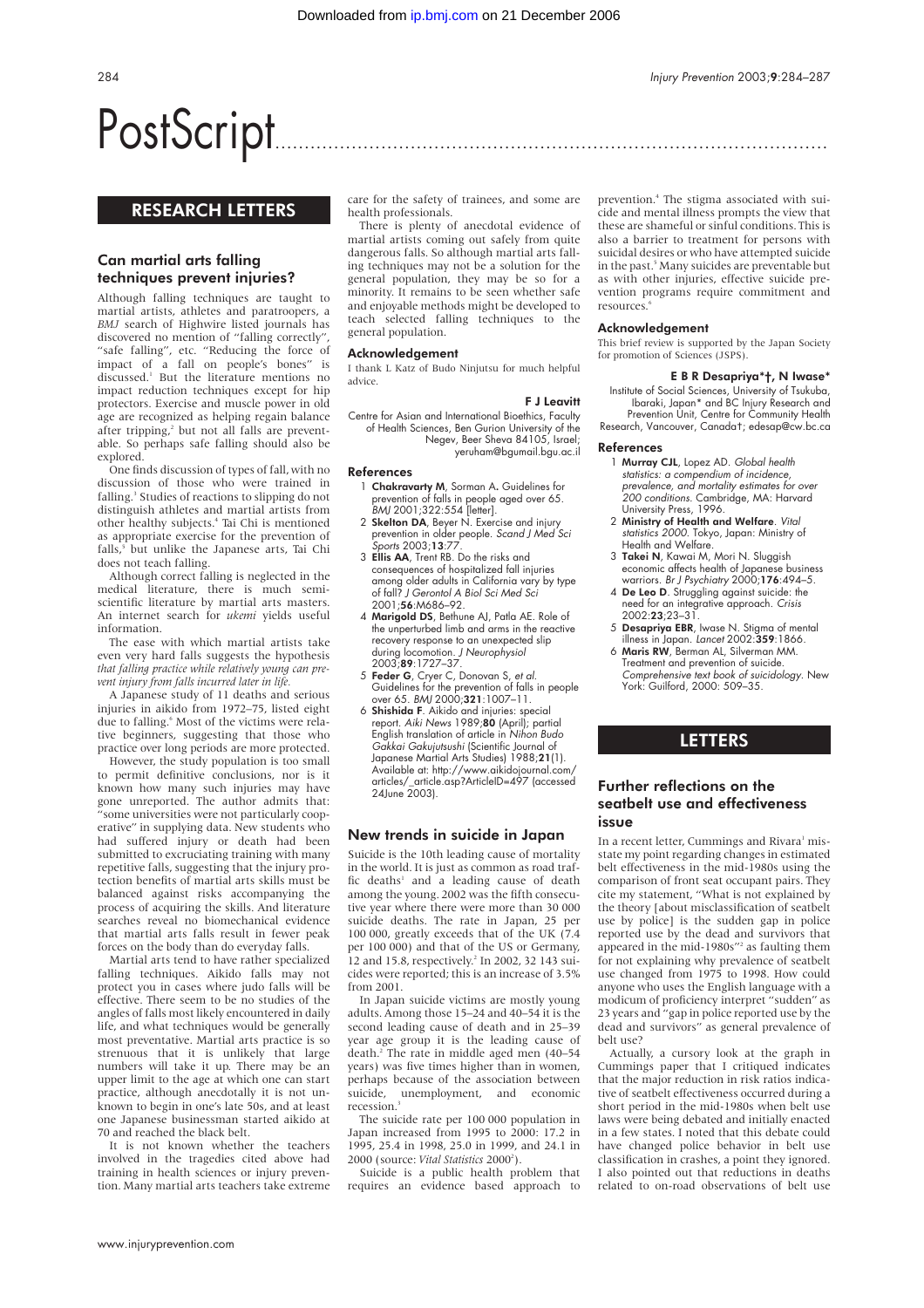#### PostScript 285

prevalence controlling for other factors do not support their claim of 65%–70% belt effectiveness when used, a point they ignored.

I understand the distinction between what they call differential and non-differential misclassification. In a 1976 paper, I indicated how a small systematic error by police in assessing belt use in crashes would result in large error in estimating belt effectiveness, a paper which Cummings dismissed as expressing "concern".3 Cummings claims that his comparison of NASS investigators' reports and police reports of belt use support the non-differential classification theory but that assumes that the NASS investigators possess the gold standard for assessing belt use. One of the major criteria for acceptance of research findings is plausibility. The risk ratios derived from post-1984 FARS and NASS data are not plausible given changes in belt use and death rates controlling for other factors.

So what is the big deal if seatbelts are standard equipment and reduce injury? Excessive claims of belt effectiveness lead to overemphasis on increasing belt use to the neglect of other needed policies. Belt use in the US is near 70% and yet about 32 000 occupants of passenger cars, sport utility vehicles, and light trucks are dying each year in collisions. In recent US Congressional hearings on sport utility vehicles, for example, spokespersons for the auto industry claimed that belt use is low in fatal sport utility vehicle rollovers, based on erroneous police reports in FARS, as if low belt use absolved the industry of making stable vehicles. If belt use were 100%, many people would nevertheless die and be maimed in rollovers of vehicles that are unnecessarily unstable.

Assessing belt use after the fact of a rollover is particularly problematic because crash forces in the body area where the belt touches the person are less severe in a laterally rotating vehicle than in more direct impacts with other vehicles and objects, so that belt marks on the torso may be less evident and damage to the belts is less likely. People die more from head injury when the roof crushes in, or they impact surfaces external to the vehicle if they are ejected. Police officers, and apparently NASS investigators, too often assume that an ejected occupant was unbelted when, in fact, rotation of the vehicle results in occupant slippage out of belts in some cases and belts becoming unlatched due to impact on the latches in others. In both rollovers and non-rollovers, crash investigators may assume non-use of belts simply because the occupant died.

In a second letter, Koepsell *et al* also misrepresent what I wrote about their illconsidered use of imputation of missing values.4 They quote my statement, "... missing data on velocity changes in crashes were imputed partly from injury severity scores, again a cause imputed from an effect and then used as a control in the study, a true scientific 'no-no'". They construe that statement as saying that "Robertson argues that measures of crash outcome should not be used to impute values on a covariate which will later enter the main analysis as a predictor of crash outcome". In fact, I would not publish a study if I had to rely on imputed data. In my opinion, their study should not have been done or published, given that more than 40% of cases in NASS have missing values of delta-V and the seatbelt use assessment contains the serious biases noted previously. If someone imputed values on a variable in more than 40% of the cases of an evaluation of efficacy and safety of a drug, the study would not

likely be published or taken seriously if it was. Why should any less be acceptable in the study of injury control measures?

As a previous admirer of a substantial proportion of the research produced at the University of Washington's Injury Prevention and Research Center by several of these same authors, it pains me to see them produce foolish papers and attempt to discredit a critic by distorting the criticism.

L S Robertson

11 Dixon Court, Nogales AZ 85621, USA; nanlee@direcway.com

#### References

- 1 **Cummings P**, Rivara FP. Misclassification of seat belt use. *Inj Prev* 2003;9:91. 2 Robertson LS. Bias in estimates of seat belt
- effectiveness. *Inj Prev* 2002;8:263. 3 Robertson LS. Estimates of motor vehicle seat
- belt use and effectiveness and use: implications for occupant crash protection. *Am J Public Health* 1976;66:859.
- 4 Koepsell TD, Rivara FP, Grossman DC, *et al*. Bias in estimates of belt effectiveness. *Inj Prev*  $2003.9.91$

### Precautionary principle

I had a hard time digesting the preemptive strike doctrine of the Bush Administration until I read your editorial on the precautionary principle in a recent issue of *Injury Prevention.*<sup>1</sup> Your piece helped me regain my sanity in the seemingly insane world. When it comes to the precautionary principle, we in the injury prevention field lag behind not only those in environmental health but also those in politics. Isn't the war in Iraq an application of the precautionary principle? You did an admirable job in arguing against the timehonored notion of science preceding policy. The precautionary principle, if expanded to law, would give the benefit of doubt to the accuser instead of the accused. Thank you for penning such a thought provoking commentary!

#### G Li

Department of Emergency Medicine, Johns Hopkins University School of Medicine, 1830 E Monument Street, Suite 6-100, Baltimore, MD 21205, USA; ghli@jhmi.edu

#### References

1 Pless IB. Expanding the precautionary principle. *Inj Prev* 2003;9:1–2.

# BOOK REVIEWS

### Accidental Injury: Biomechanics and Prevention. 2nd Ed.

Edited by Alan M Nahum and John W Melvin. (Pp 577; \$165.00.) Springer-Verlag, 2001. ISBN 0-387-98820-3.

*Accidental Injury: Biomechanics and Prevention* attempts to address the communication gap between engineering researchers studying the applied biomechanics of injury and medical personnel who diagnose and treat traumatic injury. This reference book is a compendium of chapters that review the state-of-the-art in applied biomechanics research and has been revised, updated, and expanded from its first edition in 1993. There is a chapter each on particular body regions as well as chapters on related topics such as "Anthropomorphic test

devices" (chapter 4), "Instrumentation in experimental design" (chapter 2), and "Occupant restraint systems" (chapter 8). New chapters include "Injury risk assessments based on dummy responses" (chapter 5), "Airbag inflation-induced injury biomechanics" (chapter 9), and "Pediatric biomechanics" (chapter 21).

The two editors, Alan Nahum, MD and John Melvin, PhD are recognized leaders in trauma medicine and injury biomechanics. In this volume they have brought together many of the seminal researchers in the fields of biomechanics and human traumatic injury research. The author of each chapter is an internationally recognized expert in the field who builds on his/her direct experience with these topics to provide an exhaustive review.

The target audience for this book includes physicians, attorneys, biomedical researchers, and mechanical, biomedical, and automotive engineers. Injury prevention professionals with limited engineering background may find the technical and theoretical treatment of the injury mechanisms contained in many of the chapters too detailed and complex and may find the language not accessible. Most of the chapters have little in the way of a synopsis or practical injury prevention applications of the research findings.

A few chapters deserve special mention for their relevance to this audience. "Occupant restraints systems" by Rolf Eppinger (chapter 8) provides a very readable discussion of the principles of physics that govern the performance of seatbelts and airbags and identifies many upcoming technological developments highlighting their advantages and disadvantages. "Child passenger protection" by Kathleen Weber (chapter 21) quickly reviews some of the concepts discussed in more detail in chapter 8 and thoroughly describes how these principles apply to children. There is a valuable collection of line drawings clearly illustrating the different types of child restraint systems.

The value of this book for the above stated audiences is that it can provide direction in understanding decades of biomechanics research by identifying key references for each topic. It is for this reason that *Accidental Injury* should be considered a crucial reference book for anyone involved in biomechanical research of traumatic injury. Many of these references are in engineering conference proceedings that would not appear in any traditional Medline literature search. Although not stated in the book, many of the references can be obtained through the Society of Auto motive Engineers publications library at www.sae.org. For physicians who have relied on medical journals to remain current on this type of research, this book will open the gateway to an extremely rich and robust parallel body of literature of which they may have previously been unaware. Due to the technical nature of many of the topics, the book may encourage joint study of a topic by both medical personnel and engineering researchers thereby enhancing their research efforts.

#### K Arbogast

Associate Director of Field Engineering Studies, TraumaLink, The Children's Hospital of Philadelphia

#### F Winston

Assistant Professor of Pediatrics, University of Pennsylvania and Director, TraumaLink The Children's Hospital of Philadelphia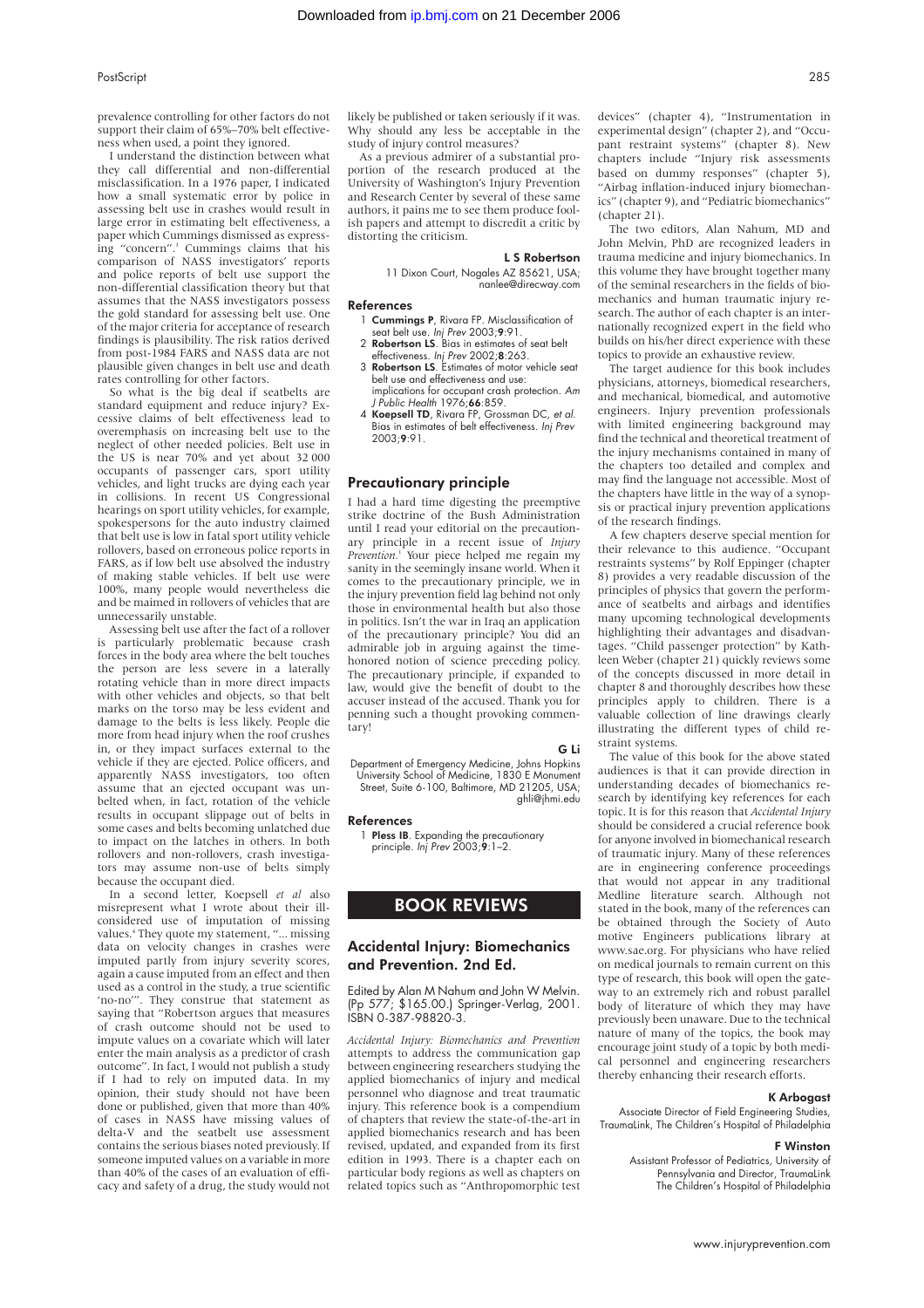#### Downloaded from [ip.bmj.com](http://ip.bmj.com) on 21 December 2006

## Looking Beneath the Surface of Agricultural Safety and Health.

Dennis J Murphy. (Pp 104.) Published by American Society of Agricultural Engineers, 2003 (ASAE Pub 801M0303). ISBN 1-802769-28-X.

Agriculture is a very dangerous occupation and a complex industry. Health and safety initiatives must account for a wide spectrum of variables such as economic conditions; technology; minimal regulatory controls; the range in workers ages; and many issues influenced by culture, ethnicity, and tradition. Despite a significant increase in federal funding for agricultural health and safety since 1990, when compared with other occupations, the expected reduction in injuries has not occurred. Agricultural health and safety specialists are often perplexed and frustrated with the minimal impact of their efforts.

Dennis Murphy is a national authority on agricultural health and safety, with three decades' experience in the field. This 100 page book is the result of a recent sabbatical at the National Institute for Occupational Safety and Health (NIOSH) which he used to trace the roots of the agricultural health and safety movement, to analyze major influences on safety initiatives, and to suggest strategies for the future.

There are seven chapters, each having a broad introduction and a clearly stated summary. Ample tables, figures and appendices highlight major points, and references are clearly and accurately cited. In the first three chapters the author argues that agricultural safety and health has been "compassion driven" rather than "evidence" or "theory driven" and provides the background for understanding both the opportunities and barriers created by the multidisciplinary nature of agricultural health and safety. Major programs, including the NIOSH-led National Initiative, are then described.

Chapter 4 provides an excellent overview of major challenges to agricultural safety and health. The author describes what he calls the *farm safety–risk paradox,* the incongruence between farm people's safety knowledge, values, and practices. This paradox appears throughout the book, with suggestions on methods to understand and address it through evaluative research during progressive stages of program development and implementation. There is analysis of why agricultural injury surveillance methods are plagued with problems and why, despite noble efforts to collect national level data, the true picture of agricultural injuries (especially non-fatal) eludes us. Chapters 5 and 6 address the strengths and weaknesses of applying behavioral and/or adult learning theories to agricultural safety and health interventions. The author implies that federal funds should be limited for injury surveillance as well as cognitive research to uncover reasons for behavior (except where policy and children are involved); arguing for greater emphasis on partnerships with agribusinesses and adoption of industry behavior based safety programs that integrate workers in problem identification and safety solutions. The last chapter summarizes the author's review in a "spirit of constructive reflection", providing nine suggestions and recommendations for action.

The review and analysis, with the author's reflections and recommendations, are important because they represent the most analytic

review of the agricultural health and safety movement since its inception in the early 1900s, and more importantly, since federal initiatives were undertaken in 1989. Given the author's reputation in this area, his views on past successes and failures, and suggestions for the future, are likely to be read carefully by leaders in both the public and private sector.

While the book is a major contribution to the field, it has limitations, some of which the author points out. The author was immersed within NIOSH while conducting this review, so that the valuable experiences of other federal agencies (for example, US Department of Agriculture), other developed countries (for example, Sweden, Australia) with lower agricultural injury rates, and private sector endeavors (for example, tractor manufacturers' ROPS rebates) are not sufficiently reflected in this "look beneath the surface". The past and potential impact of engineering and policy strategies are almost totally neglected. Further, the author's review and recommendations primarily address traditional, modest sized family farms, without explaining why we should focus on their health and safety issues, knowing that they differ from the rapidly expanding industrialized production sites.

Dr Murphy's 1992 text, *Safety and Health for Production Agriculture* is a primer for those new to agricultural health and safety; professionals currently working in agricultural safety and health should definitely read *Looking Beneath the Surface*. It helps us appreciate our roots, and to understand our compassion as well as our frustrations as we strive to protect the adults and children who produce our food and fiber. The author challenges us to set a single national agenda and reshape the direction of major initiatives, including the NIOSH Ag Centers. Ideally, this book will stimulate discussions that lead to consensus and, ultimately, action among injury preventionists who deal with agricultural populations.

#### B Lee

National Farm Medicine Center, Wisconsin, USA; Lee.Barbara@mcrf.mfldclin.edu

## The Tipping Point: How Little Things Can Make a Difference.

By Malcolm Gladwell. (Pp 279; US\$14.95.) Little, Brown and Company, January 2002. ISBN 0-349-11346-7.

*The Tipping Point*, first published as articles in the *New Yorker* and then in book form in 2000, offers a fascinating look at a concept well known to public health professionals—the epidemic. The book takes the concept a step further to examine social epidemics. In the age of AIDS and SARS, Malcolm Gladwell offers insights that might be of use in examining new epidemics, as we observe the social and health impact of epidemics on individuals, institutions, and economies. The book is never less than engaging and erudite, if occasionally a bit redundant.

Gladwell, a former science writer, has a gift for explaining the complex in clear, entertaining language. To illustrate his message he uses examples such as children's shows, shoes, direct mail marketing, and Paul Revere's ride. With engaging wit and a nuanced perspective he analyses exactly how and why the contagion caught and each issue became an epidemic. Public health professionals might take particular note of his views on the "epidemic" of smoking among teens and young adults.

The moment when epidemics change and reach their critical mass is called "The tipping point", a point borrowed from epidemiology. Gladwell recognised that tipping points might happen anywhere and began to look for examples. "The best way to understand the dramatic transformation . . . or any number of the other mysterious changes that mark everyday life", he writes "is to think of them as epidemics. Ideas and products and messages and behaviours spread just like viruses do".

Though the book regularly refers to epidemics in the well known context, its message primarily relates to starting epidemics, not stopping them. Gladwell wants people to start "positive" epidemics of their own. He feels that the concept could work for those trying to create a change with limited resources, citing examples such as a breast cancer activist who wanted to spread knowledge and awareness of breast cancer and diabetes in a particular community. He accomplishes this by presenting a kind of blueprint for the rise of any social epidemic.

Comprehending the tipping point and its role in social epidemics involves understanding three "rules": the law of the few, the stickiness factor, and the power of context. Gladwell contends that creating an epidemic involves a few agents of change or influential people to deliver the message. The "stickiness factor" or the change in the message that makes it more contagious or memorable can also be very powerful. Even small changes can make a difference in how a message sticks with us. Finally, the tipping point can occur in context or within the environment in which the message must thrive and spread. If the context in which a message is delivered isn't working or tipping, change it to suit the potential contagion more effectively.

The message Gladwell imparts is essentially a positive one—in a confusing and often counterintuitive world, "tipping points are a reaffirmation of the potential for change and the power of intelligent action". This is an idea in which all of us can take comfort.

> A Seay Injury Prevention Consultant, London; a.seay@btopenworld.com

# Getting Research Findings into Practice. 2nd Ed.

Edited by Andrew Haines and Anna Donald. (Pp 240; £19.95.) London: BMJ Publishing Group, November 2001. ISBN 0-7279- 1257-7.

This book is a response to the ongoing interest in the uptake of research findings. The editors have covered a broad spectrum of the issues related to translating research findings into clinical practice. The list of authors and contributors from around the world is both comprehensive and impressive.

The book starts out with basic information chapters that cover such topics as establishing criteria for the implementation of research evidence, sources of information on clinical effectiveness, and dissemination methods. Included in the information chapters is an overview of systematic reviews related to the implementation of research findings by healthcare personnel. For example, the authors provide summaries of the results of 41 systematic reviews, including almost 1500 studies.

Subsequent chapters related to implementing research findings into practice give several

#### 286 PostScript